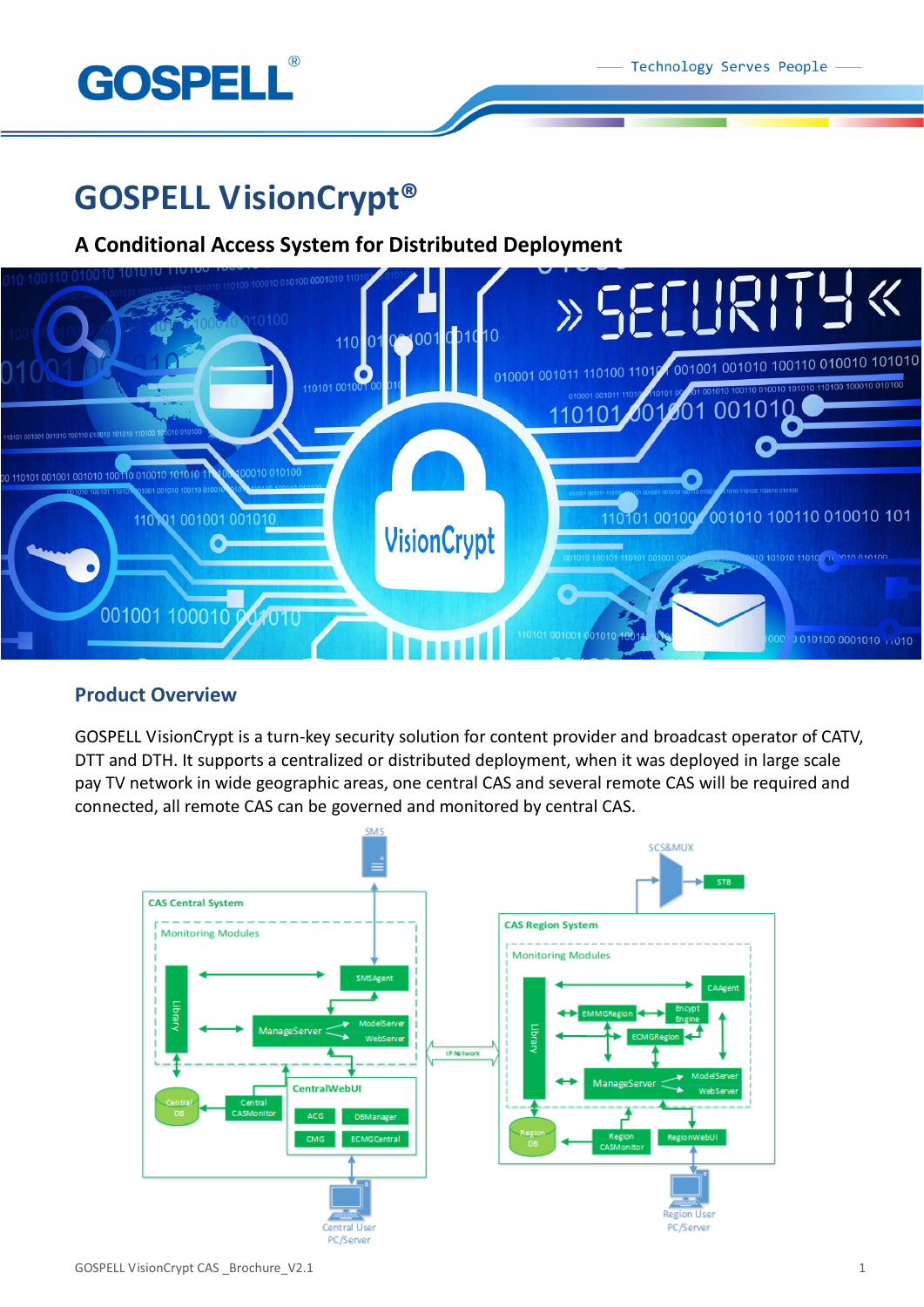

GOSPELL VisionCrypt CAS was designed to provide a completely secure content environment for broadcast operators. It can encrypt control words and user authorization information within a stable and highly secured environment, and fully compatible with DVB Simul-Crypt standard. GOSPELL CAS has been examined and approved by SARFT with millions of subscribers and has awarded by Class A network access license. Meanwhile, it has passed India BECIL certificate.

GOSPELL VisionCrypt CAS supports a number of mechanisms of content protection enabling better operator investment, such as 3DES and AES encryption algorithm, smart card & STB binding, zone control, fingerprint, dual-level encryption and smart card distribution and etc.

# **Features & Benefits:**

# **Industry-leading Security**

• 3DES/AES Encryption and Smart Card/STB Pairing

Adopt industry leading 3DES/AES encryption algorithm, secure key management and dynamic distribution mechanisms in headend software system. Control word messages are uniquely encrypted, and they can only be decrypted by the authorized STB which is paired to smart card. This unique pairing between the STB and the CA client ensures that specified contents can only be received by the intended STB.

- Dual-level smart card encryption/distribution from CAS vender and operator, both control words and sensitive data are encrypted and sent to smart card.
- Smart Card-STB- Network-Operator binding, preventing Smart Card & STBs from roaming
- Smart card white-list control, prevent illegal STB usage
- PIN code protection
- Secured SMS access control and encrypted communication interface between SMS and CAS
- Authorization, de-authorization, pre-authorization

# **Anti-Piracy Mechanisms**

- Customized smart card chip with GOSPELL patented COS, prevent tampering and reverse engineering of Smart Card
- Covert and overt fingerprint protection
- Encrypted communication interface between SMS and CAS
- PVR recording and authorization control, preventing contents from pirate

# **Pay-as-you-grow Deployment and Flexible Business Model**

GOSPELL VisionCrypt CAS supports a centralized or distributed deployment, system redundancy and load balancers can be deployed according to network scale requirements of operators, this enables pay TV operators can smooth deploy a small or medium-size initial deployment and to be able to expand this to a large scale deployment in wide geographic areas, regardless of if this is cable, satellite or terrestrial.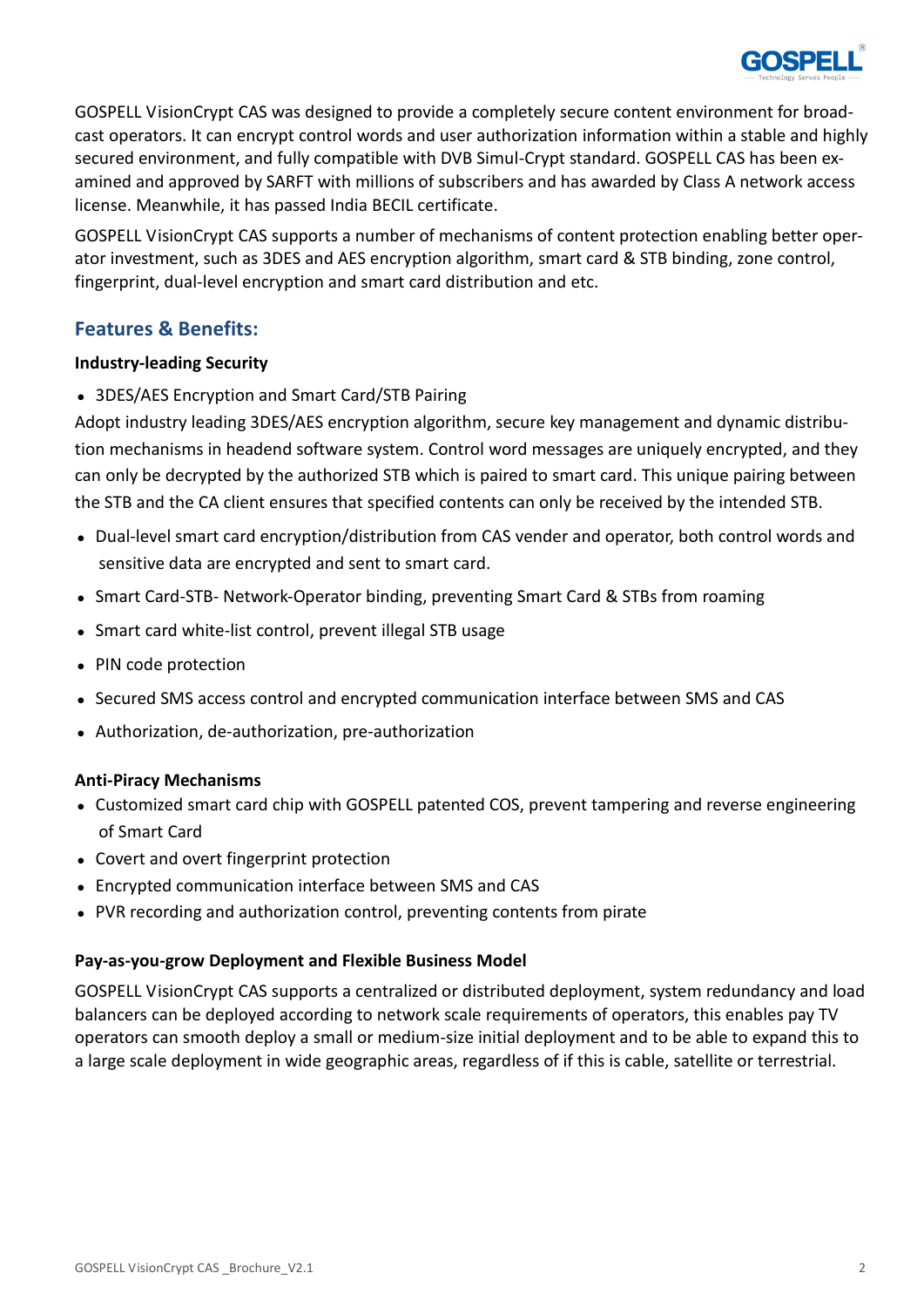



GOSPELL VisionCrypt CAS provides robust content security protection for pay-TV operations, and also supports multiple payment options, that can help operator to improve Average Revenue per User (ARPU).

- Subscription
- Impulse Pay-Per-View (IPPV)
- Impulse Pay-Per-Time (IPPT)

# **Long-Term Security Updates and Upgrades**

GOSPELL security team is always keeping on researching security technology to make sure GOSPELL CAS updated with high security protection. To protect content provider and operator investments, GOSPELL VisionCrypt CAS offer real-time security updates and upgrades, this enables operators to remotely fix security breaches on headend CA software and smart card through over the air (OTA) in the event of a piracy incident. In case of security broken, we may take below countermeasures to cope with security threats from both CAS server and STB sides:

Update Security Key

In case the smart card security key is discovered, GOSPELL security team will update the key for data communication and also change the key in smart card.

Upgrade Encryption Algorithm

In case there is hacking for our encryption/decryption algorithm, security team also can upgrade the CAS and (or) smart card encryption/decryption algorithms.

# Upgrade Card Chip

In case of current card chip was hacked, GOSPELL security team can upgrade both smart card COS and chip, including related security key and algorithm.

O Change Smart Card

As a backup solution, GOSPELL will change smart card for operator if fail to secure content security and all other countermeasures have been fully exhausted.

GOSPELL CAS is designed to support smooth and secure upgrades, it will not affect existing operator business.